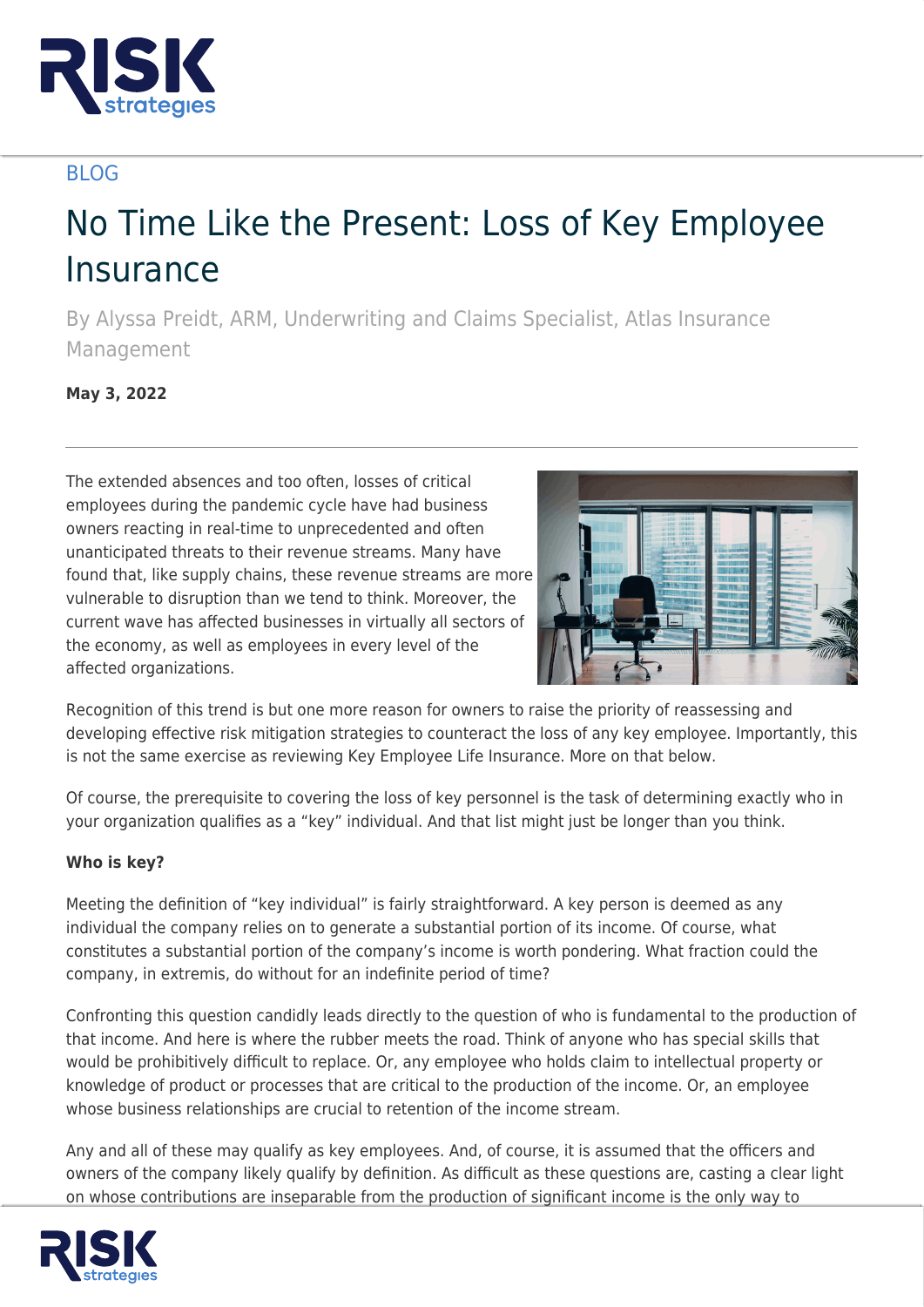

adequately defend the company against its sudden loss.

### **What is covered?**

Now, let's get to the heart of what this type of coverage actually accomplishes. Loss of key employee coverage is designed to protect you against any fortuity that prevents or disables the individuals named in the declarations from providing their services to the insured, whether temporarily or permanently.

Read that sentence one more time, thinking of the risks and volatility to which organizations have become accustomed in merely the past few years. Loss of key employee coverage typically shall include, but is not limited to: disability, kidnap, imprisonment and absence for reasons of litigation whether civil or criminal.

Those are, or at least may seem like, extraordinary risks. And yet, examples of "any fortuity" might include the more "everyday world" aspects of life from jury duty to extended medical leave and even including accidental death.

Again, it is critically important to think transparently about the daily risks that must be borne unless adequately prepared for in advance.

#### **What loss of key employee coverage is not.**

Loss of key employee coverage is not the same thing as key man life insurance. It's important to understand the distinction.

Key man life insurance is protection against the death of an important individual. The business is both the policy owner and the beneficiary, with the key employee being the insured. The insured person does not receive benefits from the key man life insurance policy.

On the other hand, under loss of key employee insurance policies, the business is the policy owner, the beneficiary and also the insured. Importantly, loss of key employee coverage is not limited to death situations, whereas key man life insurance only covers death of the employee.

As with all policies, there are exclusions. Loss of key employee coverage does exclude the voluntary absence of the persons named. And, while accidental death is covered, death from any other cause is excluded.

#### **Placing a value on the invaluable.**

In its collective consciousness, every organization has some notion of who or what is invaluable to the life of the enterprise. There are employees whose absence would cause extensive or possibly irreparable loss to the employer, measured in lost business or the cost or replacement.

Recognition of these facts is not a threat. It's merely putting a price on the eventuality of that loss, which would be revealed at an inopportune time, and dealing with it in a preemptive fashion. In other words, confronting who is invaluable is sound management.

The captive insurance model is one option to address your coverage needs for loss of key employee insurance. It's important to speak to a captive manager you can trust and have a confidential discussion of